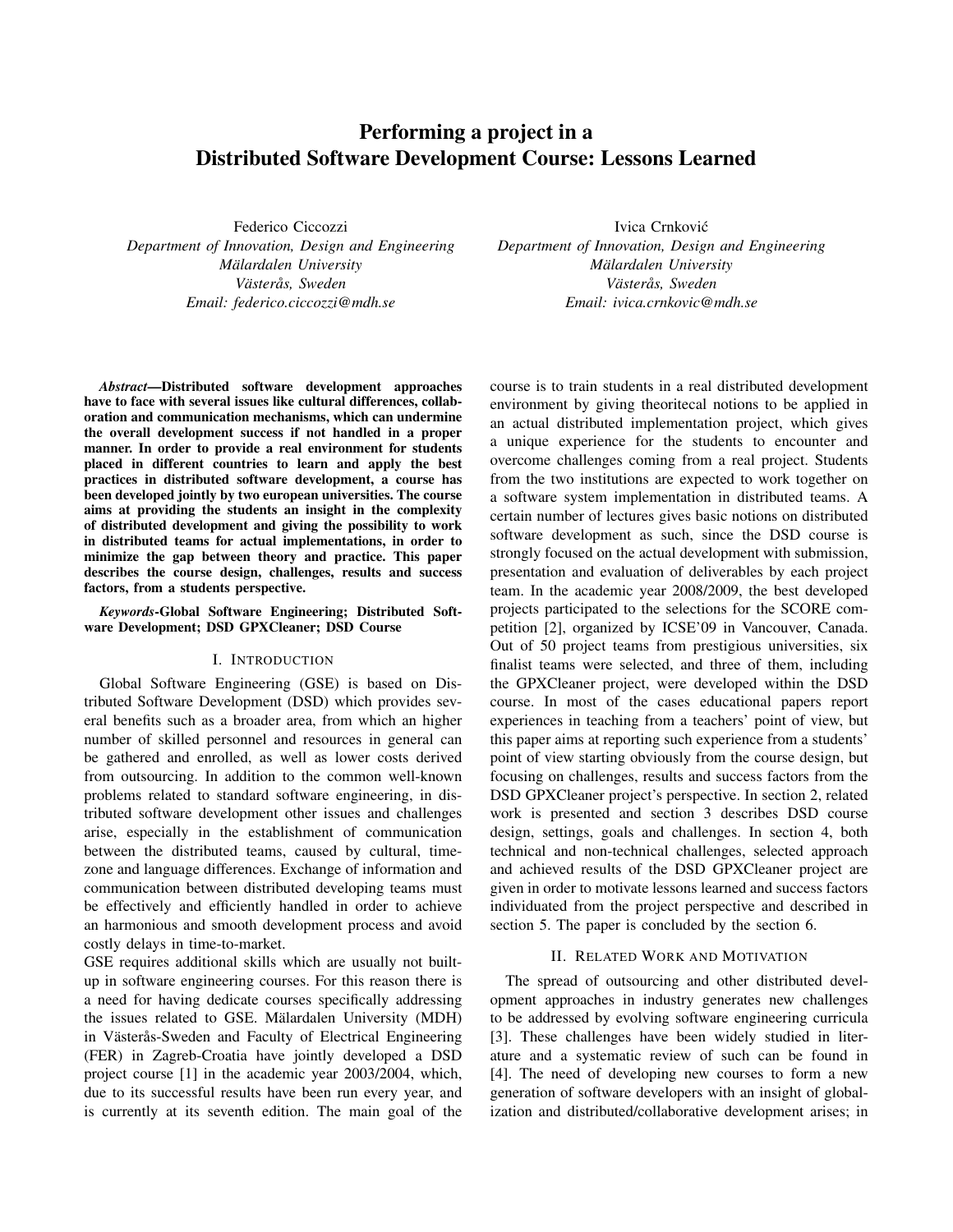[5] the Distribute Software Engineering Laboratory course and derived lessons learned are described. A similar course, but rather focused on the importance of rapid reaction to unpredictable factors in distributed settings, is named Global Studio Project and described in [6]. The purpose of this work is giving the perception of such a course from a student perspective, in order to describe the actual challenges to be faced by the main actors, i.e. the students, in developing a project in multicultural distributed settings.

## III. DSD COURSE DESIGN

The course has been planned and developed in the academic year 2003/2004 by a collaboration MDH and FER. During the planning phase, a time-based model (fig. 1) was created in order to describe a way to correlate instructional and course design of the course to the student projects results. The model is composed by two correlated submodels [7]:

- <sup>∙</sup> *Instructional Design Model* describes the teaching perspective and focuses on the process intended to be followed in order to build an effective teaching approach, using the ADDIE model [8] including the phases (i) analysis, (ii) design, (iii) development, (iv)implementation and (v) evaluation.
- <sup>∙</sup> *Software Development Model* describes the student projects development through the following phases: (i) requirements analysis and team forming, (ii) concept presentation, (iii) detailed design, (iv) development, (v) QA testing and (vi) release and maintenance.

The main idea was to individuate a correlation betweeen instructional and course design and results of the student projects which achieve the best results.

In fig.1, on both plains, the three cycles represent the related deliveries of the course: (i) course planning, (ii) first semester, (iii) second semester. Initial instructional design was carried out a semester prior to the first delivery by a graduate student from MDH, whom spent a semester in Zagreb for planning and creating the course with his Croatian counterparts at FER. When the Instructional Design Model reaches the analysis phase, the results of the students' software development projects are evaluated in order to determine how they can make a meaningful contribution to the instructional and course design for the next semester. Later, while deciding on future student projects during course delivery, Instructional Design cycle starts affecting software development cycle, setting priorities for future software development projects, team formations and inventive role-playing [7].

Further the main risky challenges, whose inefficient management may undermine the course's success have been considered:

<sup>∙</sup> *Work environment:* it is not easy to reproduce the



Figure 1. Instructional and Software Design Plains

conditions of a real distributed project, mainly due to the limitations coming from the academic environment

- <sup>∙</sup> *Resources limitation:* another academic limitation is the availability of finances and equipment, whose usage has to be maximized
- <sup>∙</sup> *Time limitation:* the course lasts 11 weeks, which is obviously a short period compared to real-world distributed developments. In this short period both instruction and assistance to the projects development has to be provided, taking into account the harmonization between the two different institutions
- <sup>∙</sup> *Projects management:* if badly handled, may lead to wrong-directed effort by the students with consequent possible incomplete implementations as final result

The two institutions succeeded in providing a complete work environment with a well-assorted set of resources in order to allow the students to exclusively focus on the projects. Time limitation and misleading projects management could also invalidate students and teachers effort. Therefore the first phase of the course focused on students individual research of the technology intended to be used in the projects and presentation of the results; this phase brings two advantages: acquisition of basic knowledge on the technologies and increase of students' confidence in communicating in front of others in English, not mother-tongue for all the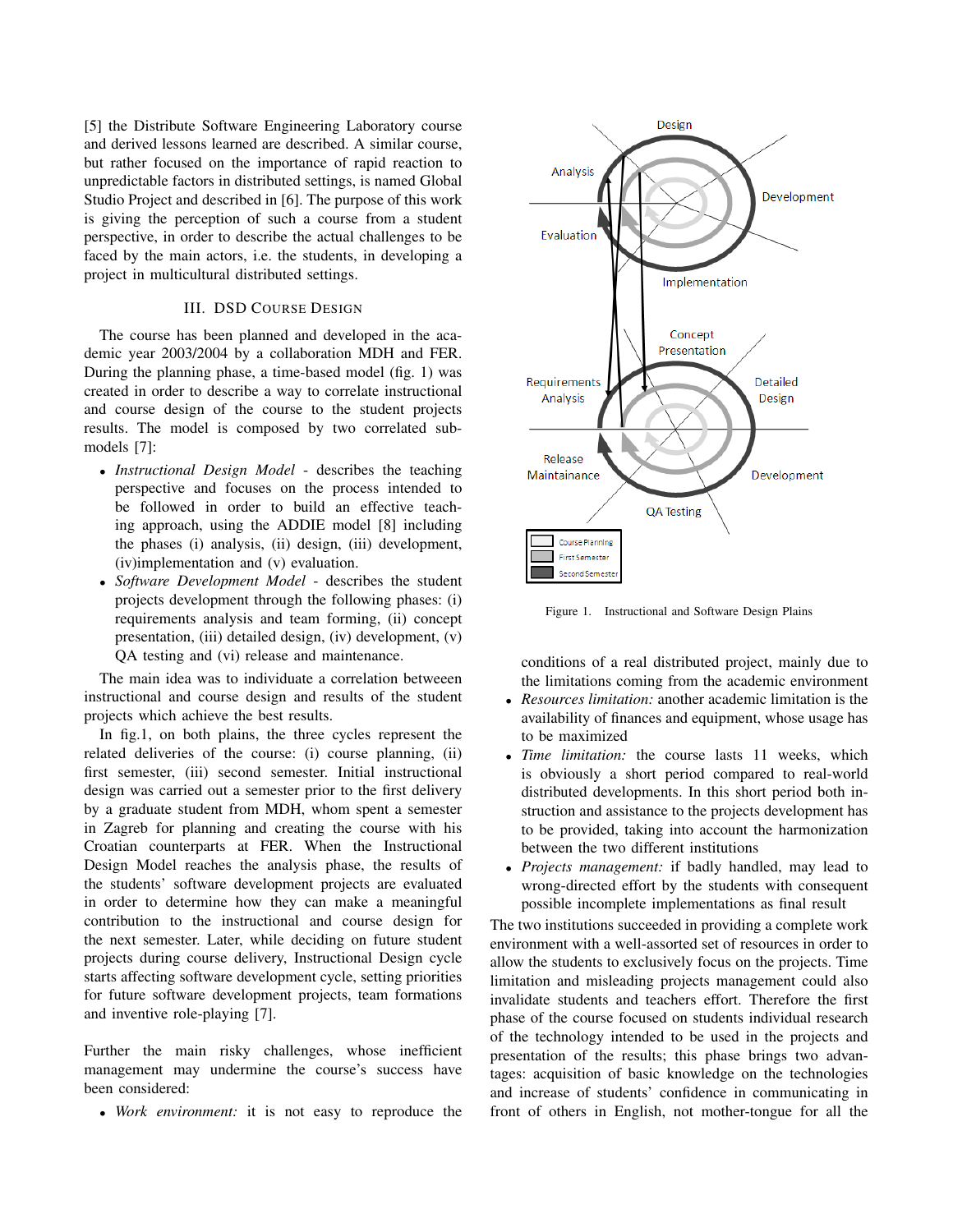students. Afterwards, the available projects are presented during joint distributed lectures, through videoconferencing, in order to collect students' preferences about the project to develop and, considering them, build up the project teams. A project contractor is assigned to each project with the duty of defining the characteristics of the product by communicating with the project leader for defining the project demands, a project plan, monitor the development and finally provide a product evaluation. Each project team is composed by students from the two institutions in a fairly equal proportion, and two leaders are selected in order to lead each sub-team: a team leader, whose task is to coordinate the communication among the local subteam members and between the two distributed sub-teams, and a project leader, who acts in fact as a team leader for his/her sub-team, but in addition has to coordinate the work of the whole project team, communicating with the remote team leader and with the project contractor. A core activity in a distributed students project development is monitoring what has been achieved through two mechanisms: (i) weekly reports and (ii) a fixed number of presentations of the state of the project in which the students have to defend the current state of their project in front of the other teams and eventually the project contractor.

# IV. A STUDENTS PROJECT PERSPECTIVE: DSD **GPXCLEANER**

## *A. The Project*

The DSD GPXCleaner application was intended to provide several features to allow users to easily manage GPX data files received from GPS devices. The application is supposed to be used to handle personal excursion recordings and to set up GPX data files before sharing them with others, since most often GPS records are poorly suited to be directly used for sharing activities due to their heavy rendering; the DSD GPXCleaner application's main feature is the possibility to accurately render the GPS record in a much lighter manner by sensitively reducing the record's number of points composing the track [9].

As a result of DSD GPXCleaner being a university project, worked on by students without experience in distributed collaborative software development, no formal development process was used; rather a mixed process incorporating elements of waterfall, iterative, and evolutionary prototyping models emerged (fig.2).

Evolutionary prototyping, defined as building robust prototypes in a structured manner, which could be constantly and continuously refined, was successfully used in designing a data manipulator class, which started out having only a few basic functions, and was expanded gradually as needed (the expansion was generally triggered by the gradual completion of the graphical user interface module, or by modifications at the requirements specification by the customer) [10].

Commercial off-the-shelf software was used for the embedded map component and GPX files reading and writing functionalities; those were implemented by pre-existing code from the NASA World Wind Java code base. Our development process can be said to have had three major iterations over its course.

## *B. Challenges*

The project faced challenges which derived mostly from the distributed nature of the development and that could be summarized as follows:

- <sup>∙</sup> *Cultural differences:* a distributed development, especially in the case of the DSD GPXCleaner in which students from two universities placed respectively in Croatia and Sweden and moreover coming from four different countries (Italy, Sweden, Croatia, Netherlands) composed the project team, may have to face with cultural differences. They can comprise language differences as well as a different approach to the work such as heterogeneous workload schedule by each sub-team or even each member. Working in such development other differences can be noticed, for instance in the willingness to overwork for specific reasons or to work during holidays.
- <sup>∙</sup> *Communication and Coordination:* they can be considered important issues in any sort of software development, but they become core issues in the particular case of a distributed development, especially when, as for the DSD GPXCleaner project, no face-to-face meetings could be run between the two sub-teams [11]. Moreover, the team was composed by students that were not used to work in a distributed manner and had to establish appropriate communication and coordination channels by themselves. Since the parties involved were three (project teams, supervisors, customers), we had to face a three-fold communication challenge. A lack in either of these issues could have severely increased the probability of failure.
- <sup>∙</sup> *Technical skills:* the DSD GPXCleaner project was based on two GPX file formats which were unknown to the whole project team. Moreover, the tool was developed as a Java desktop application, and not all the team members had knowledge of the Java programming language as well as the GPL graphics handling which was needed for rendering the GPS tracks on the Earth's surface. The NASA World Wind application was adapted and embedded in the DSD GPXCleaner tool for the tracks rendering on the globe, and none of the team members had knowledge of such application. Mathematical algorithms had also to be implemented in order to provide path reduction and wild points detection functionalities.
- <sup>∙</sup> *Customer satisfaction:* the requirements specification was changing throughout the development according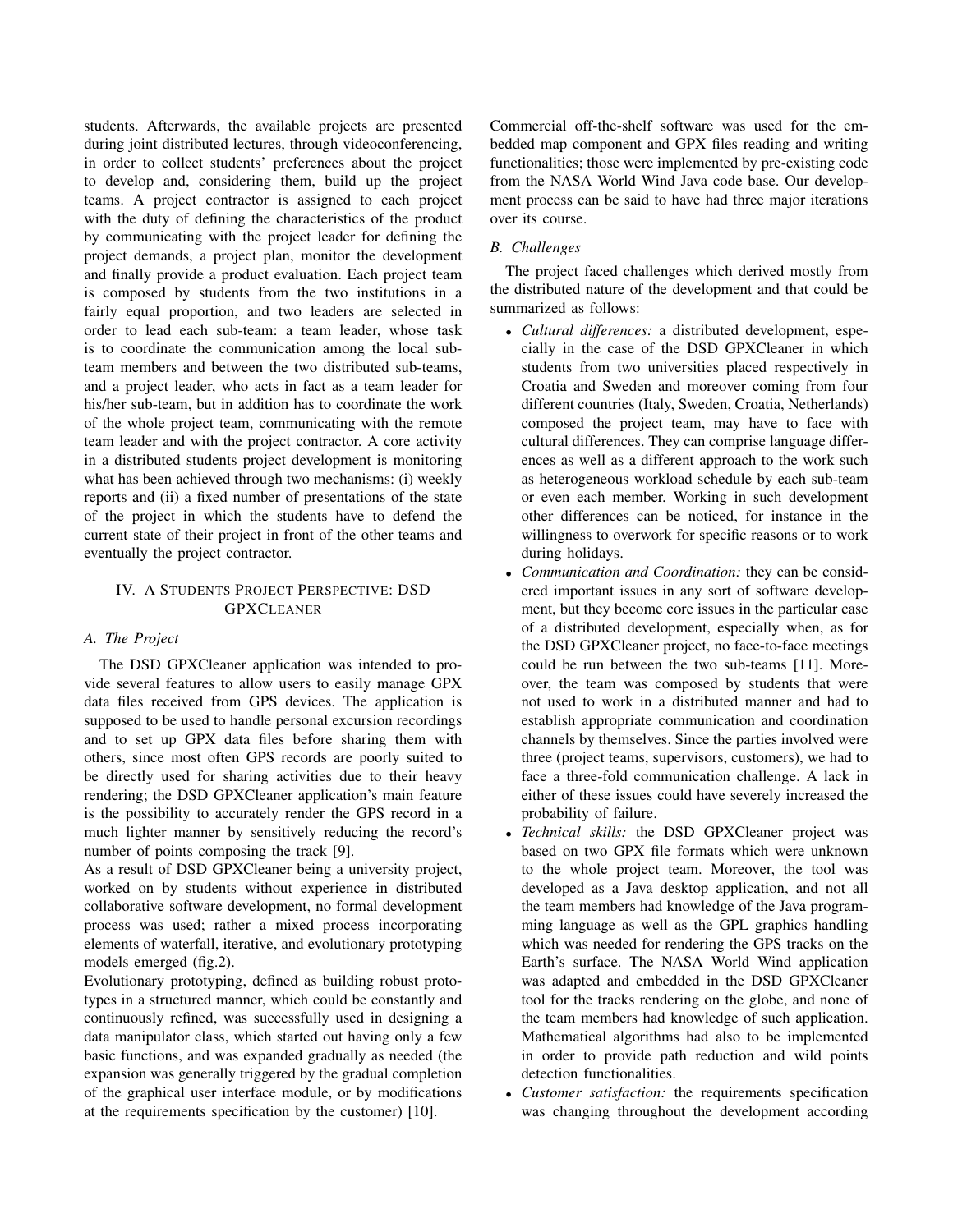to the customer requests and these changes could have undermined a successful development if not accurately and promptly managed. Having external customers and internal supervisors made it even more complicated, since actions had to be taken in order to satisfy both at the same time.

<sup>∙</sup> *Timeliness:* the DSD course was run within an elevenweeks study period in which the involved students had to meet severe deadlines while following and working for other courses as well. In order to achieve the prefixed goals, a detailed schedule about project actions and milestones had to be defined and respected even though none of the team members had previous experience on such activities.

## *C. Approach and Results*

In this section the solutions, which we adopted to face the challenges listed in the previous section, will be described with a special focus on the DSD GPXCleaner project perspective.

Since the project was developed as part of the DSD course with defined and mandated milestones, the early stages of development followed a waterfall model. Several project stages along with pertaining documentation were required to be completed at set dates. These were: the project description, the project requirement definition and the design description, along with three written feature descriptions, in that order. When most of the document milestones were met, we switched to an iterative model in order to meet possible modifications at the requirements specification by the customer (fig.2).



Figure 2. DSD GPXCleaner Development Process

These iterations helped in decreasing the risk of developing incomplete functionalities; generally, the mixed approach helped in satisfying both the supervisors, through the first steps inherited from the waterfall model, and the customer, through the ensuing iterative steps.

In order to solve communication and coordination issues,

multiple channels have been built-up.

Communal web pages had been made available to each DSD project. These web pages were used for communication between local supervisors and the teams; in particular, for sharing files required by the university-assigned milestones (mostly documents and presentations), for sharing team summary weekly reports, and for sharing minutes of meeting of internal team meetings.

Moreover, each DSD project had the possibility to use a dedicated server running a software versioning system. This server was used for all collaborative code development.

The two universities made their teleconferencing facilities available to the staff and students of the DSD course once a week. Usually, that was used by the supervisors to communicate with the students, but it was made also available for the students to communicate amongst themselves.

Concerning the DSD GPXCleaner project, early in the development process, the team members agreed to run weekly teleconference meetings in order to discuss the current project status and to distribute the workload among the team members in a more flexible and effective manner. Detailed meeting notes were then published on the project web pages in order to make them reachable for everyone involved in the course.

A special Google Group was created in order to provide a forum-like venue of communication. The group was used to discuss development topics in depth, as an addition to the weekly Skype meetings, and for collaborative creation of documentation.

Email and instant messaging were used for communication between individual team members, and especially for communication between the project manager and both local and SCORE supervisors. This form of communication was mostly used for person-to-person communication, while the other methods were used for group communication.

In order to avoid that lack of technical skills could lead to delays or overwork, we divided the workload tasks according to each single team member's knowledge and interests when possible. Nevertheless every component of the team group had the possibility to gain in terms of improved skills in both implementing and documenting a software product.

## V. LESSONS LEARNED AND SUCCESS FACTORS

The road to a successful completion of the project was not straightforward. For the whole project team, this was the first distributed project with members of four different nationalities with different cultures and located in two countries without the possibility to meet in person. Besides the concrete outcome, the DSD GPXCleaner application, we believe that the *non-visible* outcomes are more important; this project resulted in a very valuable experience on how to work in a team and how to cope with distance with members that are not always around to help each other. Furthermore, this gave us *real world* experience since we learned how